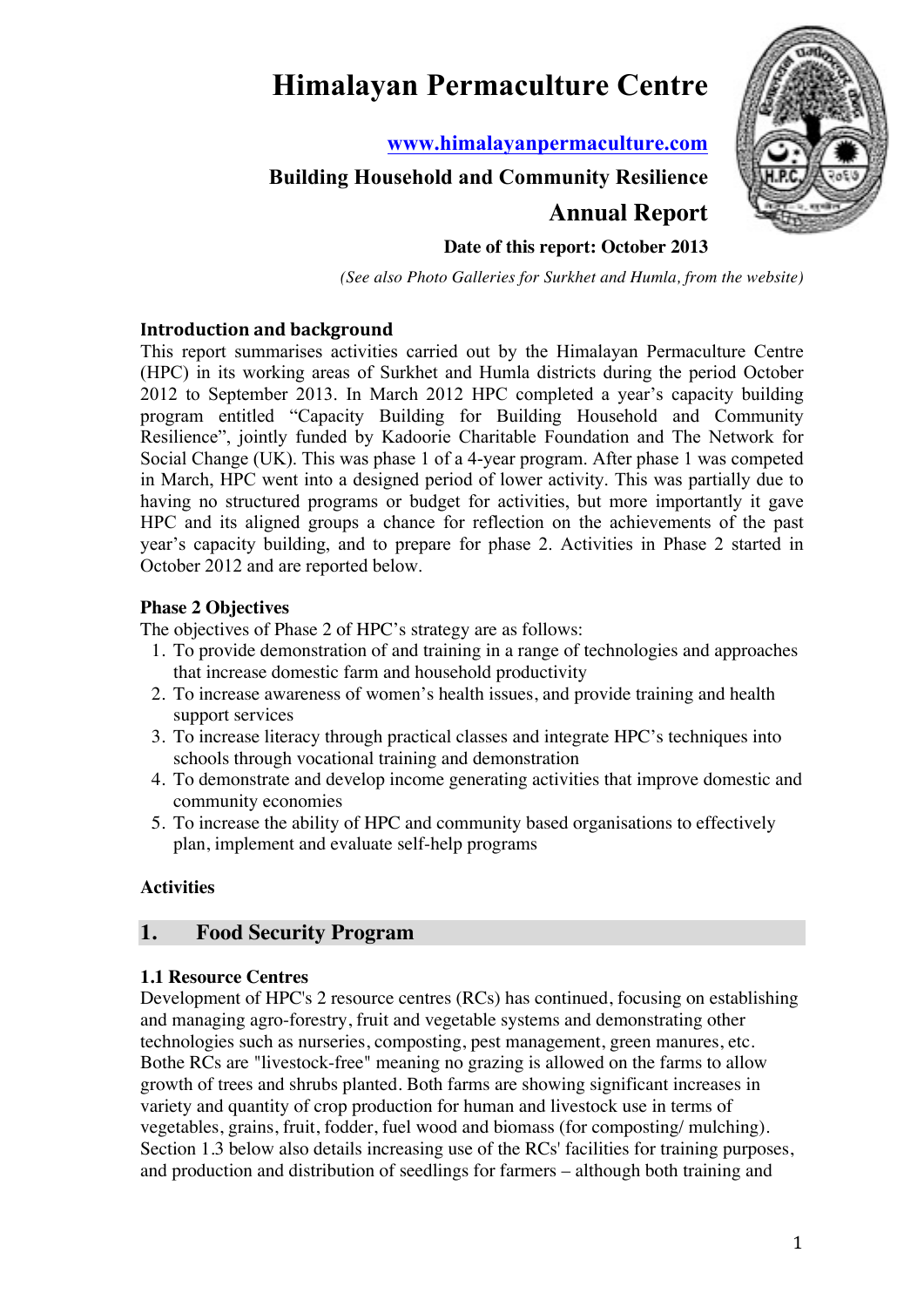seedling production are now already happening from farmers' own nurseries and demonstrations as planned.

Vegetable production from Baragaun's 0.4 acre Resource Centre farm has increased from **40kg** last year (12 crops) to **186kg** from 28 crops (450% increase) between October 2012 and September 2013. Fodder grass has increased from **350** to **780kg** (120%) over the same period.

At Baragaun RC diversification into agro-forestry systems has continued and a further **281 trees and shrubs** have been planted over the monsoon. From the RC nurseries a total of **449 multi-purpose trees and shrubs** have been distributed to village groups. In addition the RC has produced **99 grafted fruit trees** for distribution that will happen over winter.

At Dapka RC in Humla, comprising just over 1 acre in plots owned by 7 families, crop production has increased from **2070 kg** from **4 crops** (wheat, barley, buckwheat and rice) last year to **7575kg** from **14 crops** (finger millet, pearl millet, maize, rice, wheat, barley, mustard, radish, turnip, potatoes, buckwheat, peas, beans and garlic).

At Baragaun RC there have been **48 Nepali** and **11 foreign** visitors/volunteers

## **1.2 Farmers' demonstrations**

All groups have been supplied with a range of resources such as tools, seeds and seedlings with which to establish demonstrations on areas of private and community land. In addition to the tools and resources provided in the previous 6-month reporting period (Oct 2012-March 2013), from April to September 2013 the following have been distributed:

| <b>Resources</b> | Use                                  | Amount                                |
|------------------|--------------------------------------|---------------------------------------|
| Grafting knife   | For grafting/budding fruit seedlings | $20~\mathrm{pc}$                      |
| Seed             | For vegetable growing                | $12.1\text{kg}(S) + 10\text{kg}(H)^*$ |
| Hosepipe         | For vegetable and nursery irrigation | 10 sets                               |
| Sprinklers       | For vegetable and nursery irrigation | 10 sets                               |

\*Vegetable seed includes carrot, radish, beans, bitter gourd, aubergine, cabbage, cauliflower, onion, tomato, zucchini, Swiss chard, spinach.

## **Fruit tree production**

The number of fruit trees grafted over winter has been re-assessed to give a total ready for distribution this winter, as some grafts are unsuccessful and some even if successful can succumb to various pests and diseases resulting in failure – although usually the root stock recovers and can be re-grafted next season. It is important to maintain records of numbers so orders can be placed for seedlings based on actual stock.

The table below summarizes the number of fruit trees grafted over winter, the number of grafted seedlings distributed/planted, the number of grafted stock in nurseries awaiting distribution, and the number of non-grafted fruit and multi-purpose seedlings planted/distributed over the past 12 months.

| <b>Grafted</b> | <b>Grafted</b> | Successful,  | Non-    |
|----------------|----------------|--------------|---------|
| Jan-Feb 13     | seedlings      | ready for    | grafted |
|                | <b>planted</b> | distribution |         |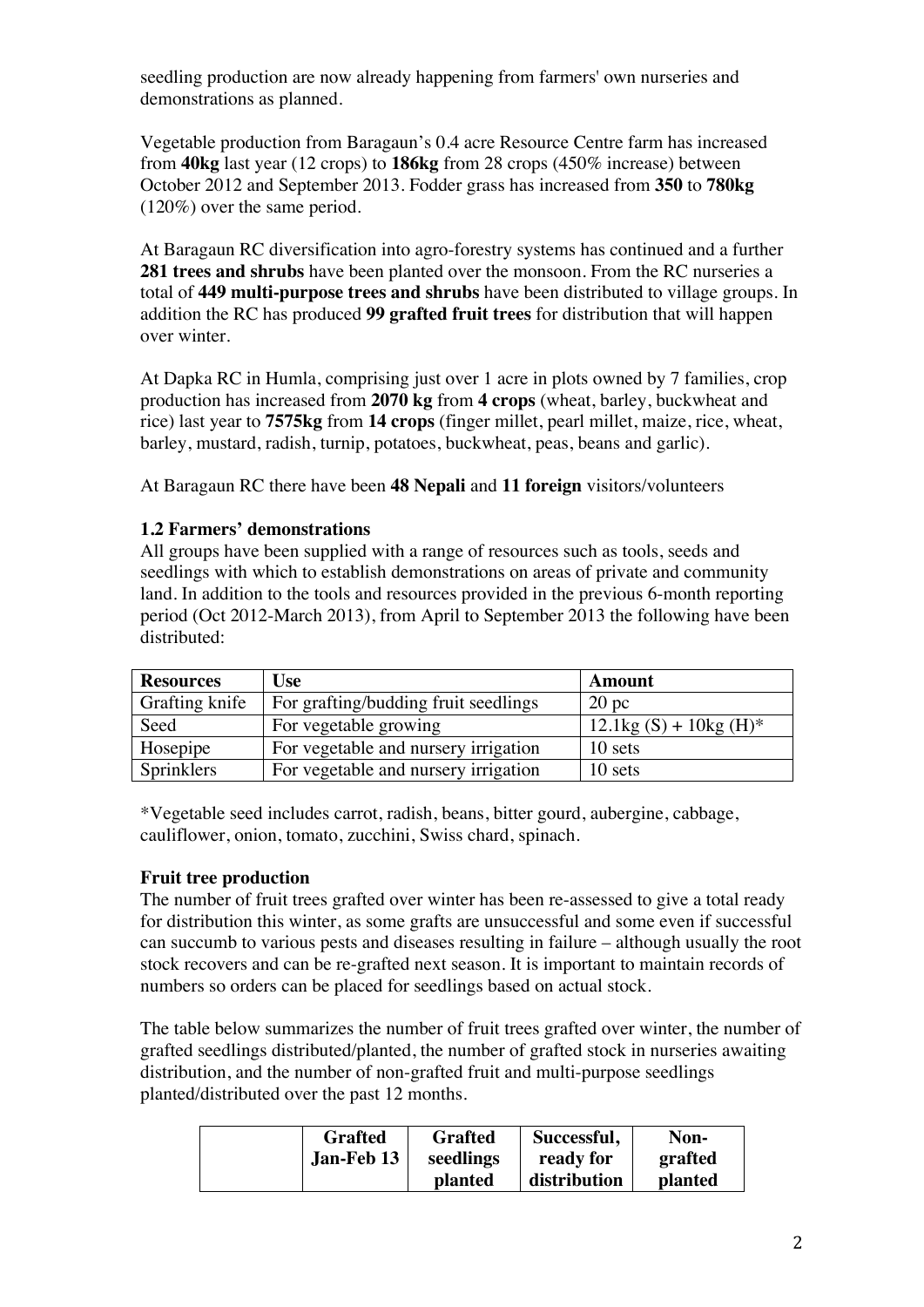| <b>Surkhet</b> |      | 910  | 361  | 5690 |
|----------------|------|------|------|------|
| Humla          |      | 561  |      |      |
| <b>Total</b>   | 3522 | 1471 | 1693 | 5805 |

Grafted species include apple, pear, peach, walnut, plum, apricot and almond. Nongrafted fruit includes hazelnut, sweet chestnut, lemon, lime, guava, papaya, persimmon, grape, mulberry, orange, passion fruit, cardamom, sugar cane, pomegranate, lychee, mango, orange, breadfruit and banana. Non-fruit, multi-purpose trees and shrubs include napier grass, Asian pepper tree (timur), butternut (chiuri), comfrey, lemon grass, oak, soapnut, bamboo, honey locust, willow, *Ficus* (dudhilo, kutmero, nibaro), *Lucaena* (ipil lipil), *Bauhinia* (tanki, koeralo) and *Melia* (bakaino).

Meanwhile, and as a result of training (see below 1.3) and demonstrations at the RCs and in farmers' fields, groups have been implementing various types of practical work in their houses and fields to increase household self reliance. Most of these activities are illustrated in the Farmers' Handbook. A summary of all practical work carried out in the groups over the past year is as follows:

|                                |                 | <b>April-Sept 2013</b> | <b>Previous 6</b>       |                  |                |
|--------------------------------|-----------------|------------------------|-------------------------|------------------|----------------|
|                                | <b>Surkhet</b>  | Humla                  | <b>Total</b>            | months           | <b>Total</b>   |
| <b>Households practicing:-</b> | 171             | 262                    | 433                     | 419              | 433            |
| House hygiene                  | 130             | 70                     | 200                     | 335              | 535            |
| <b>Smokeless Stove</b>         | 9               | 16                     | 25                      | 232              | 257            |
| Toilet                         | $\overline{18}$ | $\overline{23}$        | 41                      | 234              | 275            |
| Grinder covered                | 126             | $\boldsymbol{0}$       | 126                     | 134              | 260            |
| Water pot covered              | 131             | 41                     | 172                     | 345              | 517            |
| Sweepings                      | 35              | 8                      | 43                      | 177              | 220            |
| Waste water pit                | 26              | 26                     | $\overline{52}$         | 29               | 81             |
| Waste water management         | 26              | 26                     | 52                      | 178              | 230            |
| Plate/pot rack                 | $\overline{23}$ | 10                     | $\overline{33}$         | 155              | 188            |
| Kitchen garden/vegetables      | 110             | 17                     | 127                     | 195              | 322            |
| Liquid manure                  | 27              | $\overline{4}$         | 31                      | $\overline{37}$  | 68             |
| Hot bed                        | $\overline{0}$  | $\overline{5}$         | $\overline{5}$          | 48               | 53             |
| Fruit nursery                  | 20              | $\overline{0}$         | 20                      | 111              | 131            |
| Air nursery                    | 10              | $\mathbf{1}$           | 11                      | 32               | 43             |
| Grafting                       | $\overline{0}$  | $\overline{0}$         | $\bf{0}$                | 139              | 139            |
| Orchard                        | 49              | $\boldsymbol{0}$       | 49                      | 66               | 115            |
| Agro-forestry                  | 38              | $\mathbf{1}$           | 39                      | 6                | 45             |
| Salt lick                      | $\overline{55}$ | 41                     | 96                      | 75               | 171            |
| <b>Improved Compost</b>        | 174             | $\overline{2}$         | 176                     | $\overline{75}$  | 251            |
| Fodder trough                  | 21              | $\overline{5}$         | 26                      | $\boldsymbol{9}$ | 35             |
| Mulch                          | $\overline{0}$  | $\overline{0}$         | $\bf{0}$                | $\overline{7}$   | $\overline{7}$ |
| <b>SRI</b>                     | 14              | 15                     | 29                      | 17               | 46             |
| Air layering                   | 35              | 14                     | 49                      | 45               | 94             |
| Leaf pots                      | $\overline{0}$  | 60                     | 60                      | $\boldsymbol{0}$ | 60             |
| Pot irrigation                 | $\overline{0}$  | $\overline{5}$         | $\overline{\mathbf{5}}$ | $\boldsymbol{0}$ | 5              |
| <b>Budding</b>                 | $\overline{3}$  | 43                     | 46                      | $\boldsymbol{0}$ | 46             |
| <b>Improved Plough</b>         | $\overline{0}$  | 13                     | $\overline{13}$         | $\boldsymbol{0}$ | 13             |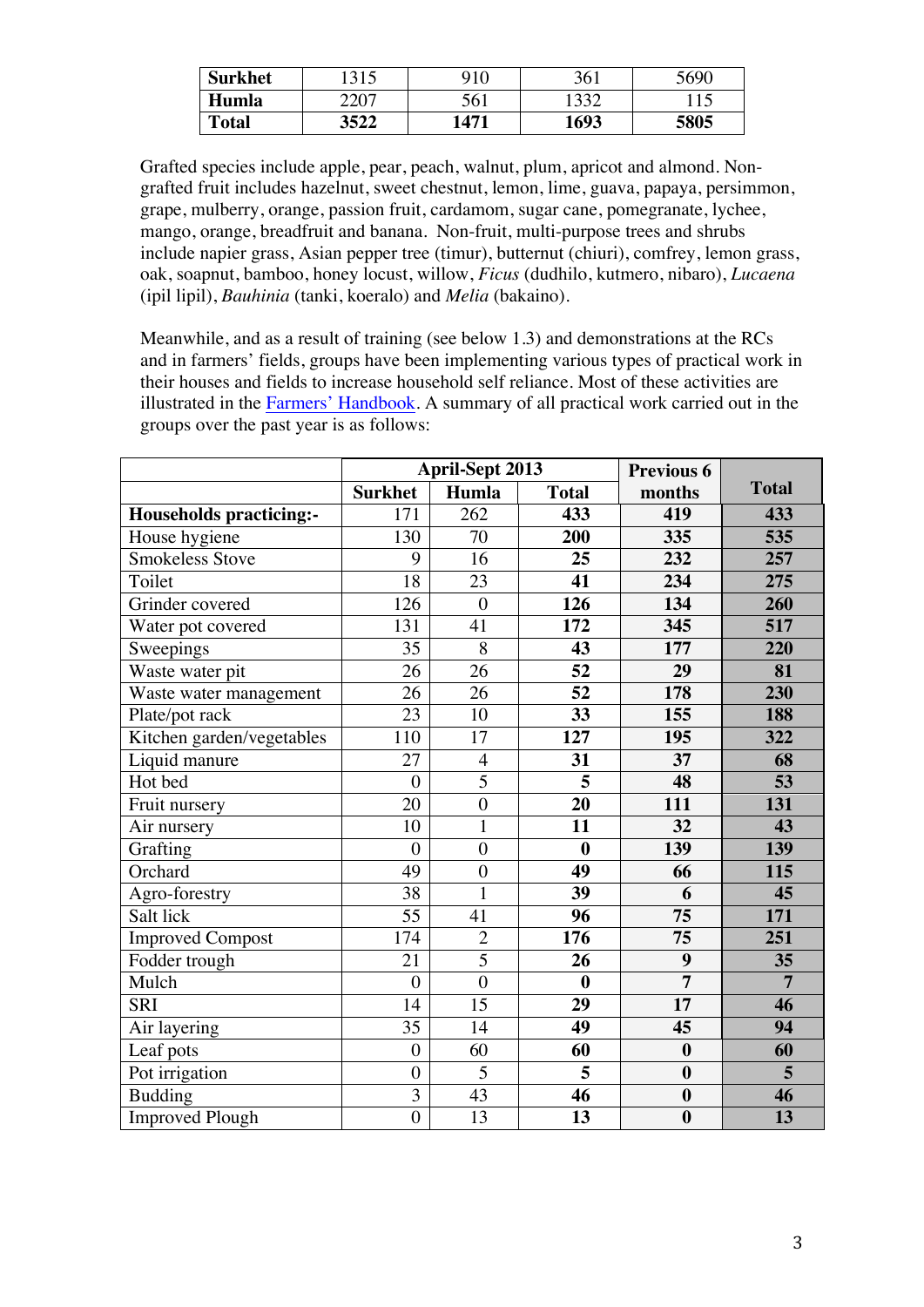In Surkhet 1 farmer from each group was selected as "best demonstration farmer" and awarded a prize of a roll of hosepipe and a sprinkler. They were selected on the basis of the number of techniques applied at home and the number of plants in their nurseries.

## **1.3 Training**

Farmers training has continued at a pace, though due to the monsoon and increased farm work these activities are generally reduced. Training is carried out at the RCs and in the groups' villages both as multi-disciplinary or integrated trainings and as short single topic trainings, such as stove making and grafting. In some cases villages outside of the program area have requested training and both staff and "barefoot consultants" trained by HPC have been active in providing for this need (see also below 5.5).

|                                        | No:              |                |                | <b>Participants</b> |              |  |  |
|----------------------------------------|------------------|----------------|----------------|---------------------|--------------|--|--|
| Surkhet                                | <b>Trainings</b> | <b>Days</b>    | Women          | Men                 | <b>Total</b> |  |  |
| Residential Farmers' Training          |                  | 5              | 7              | 14                  | 21           |  |  |
| Trainers' Training                     |                  | 6              | 14             | 9                   | 23           |  |  |
| Organisational Capacity training       | 1                | 5              | 3              | 4                   | 7            |  |  |
| <b>Needs Analysis Training</b>         | 1                | 1              | $\overline{2}$ | 10                  | 12           |  |  |
| Mobile Farmers' Training               | 6                | 24             | 92             | 82                  | 174          |  |  |
| <b>Technical Trainings</b>             | 20               | 37             | 38             | 164                 | 202          |  |  |
| <b>Total Surkhet</b>                   | 30               | 78             | 156            | 283                 | 439          |  |  |
| Humla                                  |                  |                |                |                     |              |  |  |
| Residential Farmers' Training          | 1                | 5              | 8              | 12                  | 20           |  |  |
| Organisational development<br>training | 1                | 5              | $\overline{4}$ | 19                  | 23           |  |  |
| Village visit                          | 1                | $\overline{2}$ | 8              | 11                  | 19           |  |  |
| Mobile Farmers' Training               | 9                | 21             | 103            | 85                  | 188          |  |  |
| <b>Technical Trainings</b>             | 42               | 27             | 130            | 154                 | 284          |  |  |
| <b>Total Humla</b>                     | 54               | 60             | 253            | 281                 | 534          |  |  |
| <b>Total All Areas</b>                 | 84               | 138            | 409            | 564                 | 973          |  |  |
| Previous 6 months                      | 104              | 111            | 522            | 391                 | 913          |  |  |
| Total for the year Oct 12-Sept 13      | 188              | 249            | 931            | 955                 | 1886         |  |  |

Below is a summary of training activities from April to September:

## **Slide and Film shows**

In Surkhet and Humla staff have been showing slides and films in the villages using solar-powered pico-projectors. In this reporting period **17 slide and film shows** have been shown in villages and HPC Resource Centers, to a total of **547 villagers** (347 women and 200 men). Thus the total for the past 12 months is **43 slide/film shows to 1250 people (722 women and 428 men)**. Slide shows have included SRI, liquid manure, orchard management, vegetable growing, toilet construction, soil conservation and regeneration, sweepings pits, fruit planting, nursery management and water management. Films have included Child Nutrition, Child marriage, Effects and Control of Alcohol and Child Trafficking (acquired from UMN and PLAN International).

## **1.4 Livestock**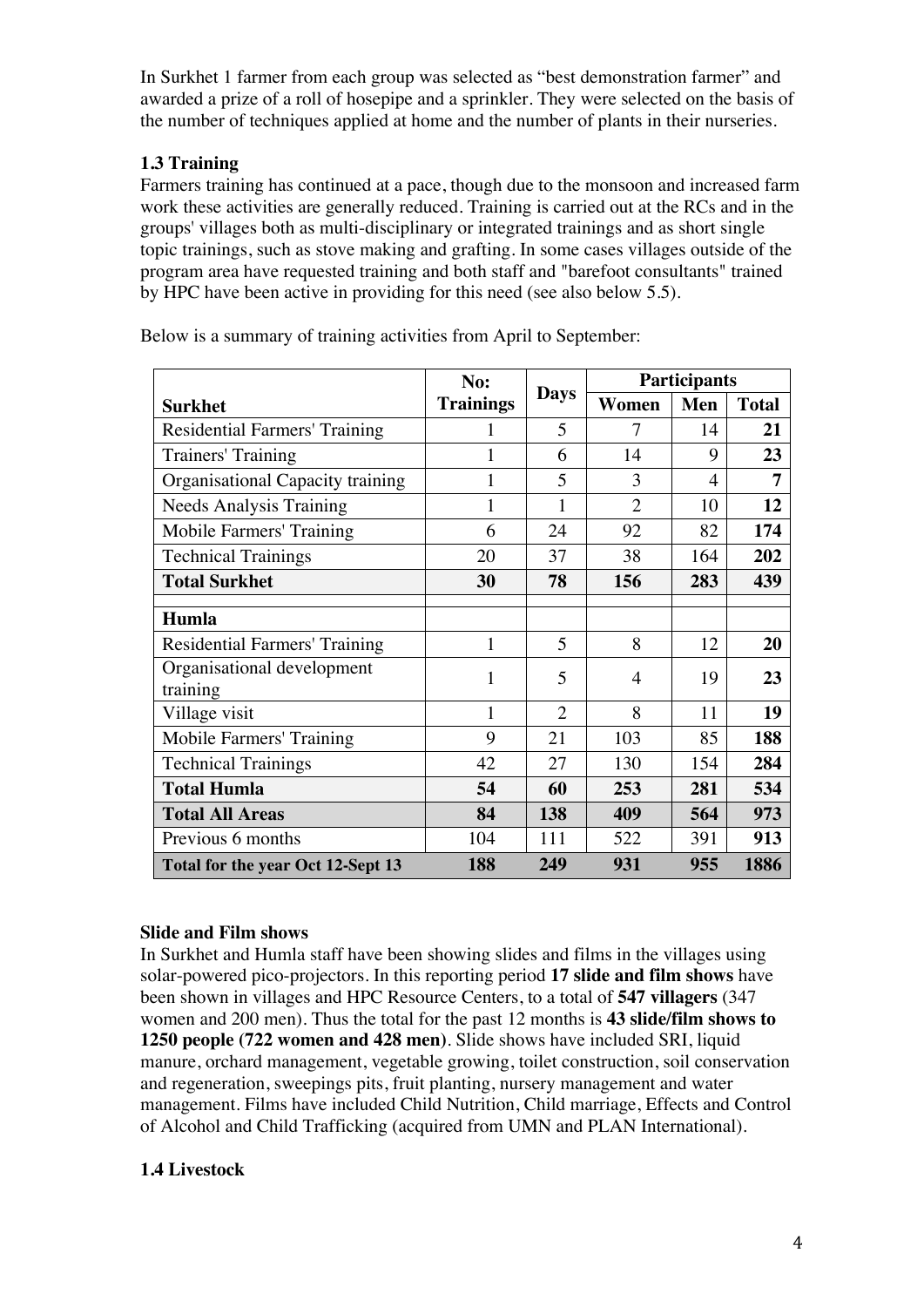HPC's Livestock program encompasses 3 main areas: farmers' training, stock treatment and provision of improved breeds.

In this period, Livestock Health Training has been provided in mobile trainings in **8 villages** in Surkhet and Humla to a total of **178 farmers (85 women and 93 men).** Topics in the training include:

| <b>Topic</b>         | <b>Issues</b>                                                             |
|----------------------|---------------------------------------------------------------------------|
| <b>Balanced diet</b> | grain, fodder (raised off the ground/fed in troughs, chopped), salt lick, |
|                      | mixing with grain husk (otherwise a waste resource)                       |
| Breed improvement    | selection of good livestock and introduction of improved varieties and    |
|                      | maintaining genetic diversity                                             |
| Shed Hygiene         | Keeping shed clean; maintaining air flow (windows)                        |
| Treatment            | importance of timely treatment; use of local herbs                        |

For treatment of livestock, **Livestock health camps** have been provided to communities. In Humla **4 camps** have been provided in different locations and **435 animals** were treated. In Surkhet another **4 camps** have been provided where **576 livestock** were treated. A summary is given below,

## Livestock treatment: Combined summary

|                   | Cow   | <b>Buffalo</b> | Goat  | Pig | <b>Total</b> |
|-------------------|-------|----------------|-------|-----|--------------|
| Humla             | 250   | 28             | 157   | 0   | 435          |
| Surkhet           | 14    | 15             | 542   | 5   | 576          |
| Total             | 264   | 43             | 699   | 5   | 1011         |
|                   |       |                |       |     |              |
| <b>Treatment</b>  | Humla | <b>Surkhet</b> | Total |     |              |
| Internal parasite | 281   | 576            | 857   |     |              |
|                   |       |                |       |     |              |
| External parasite | 152   | 0              | 152   |     |              |
| Retained Placenta | 2     | 0              | 2     |     |              |

## **Breed Improvement**

In Humla **1 buffalo bull** and **1 billy goat** has been provided to 2 groups for breeding purposes. In Surkhet **1 buffalo bull, 1 goat, 1 billy goat** and **2 pigs** were provided in the previous reporting period. The pigs were provided as a pair to one group with the arrangement that their offspring are provided to other groups for breeding. The buffalo bull and billy are similarly cared for by 1 group and stud fees collected to pay for keeping costs. In seasons where breeding is not done, group member raise funds from each household to cover keeping costs.

Castration tools have now been acquired for both districts and will be start to be used over the cooler season to reduce the risk of infection.

## **1.5 Irrigation**

HPC provides low-input irrigation systems to communities through spring capture and delivery to tanks dug out and lined with heavy duty u/v resistant polythene, and from the tanks distribution to focal points in farmers' fields. An integrated system will use the same spring for drinking water. As well as designing and building new systems, HPC technicians are also able to repair and retrofit existing systems.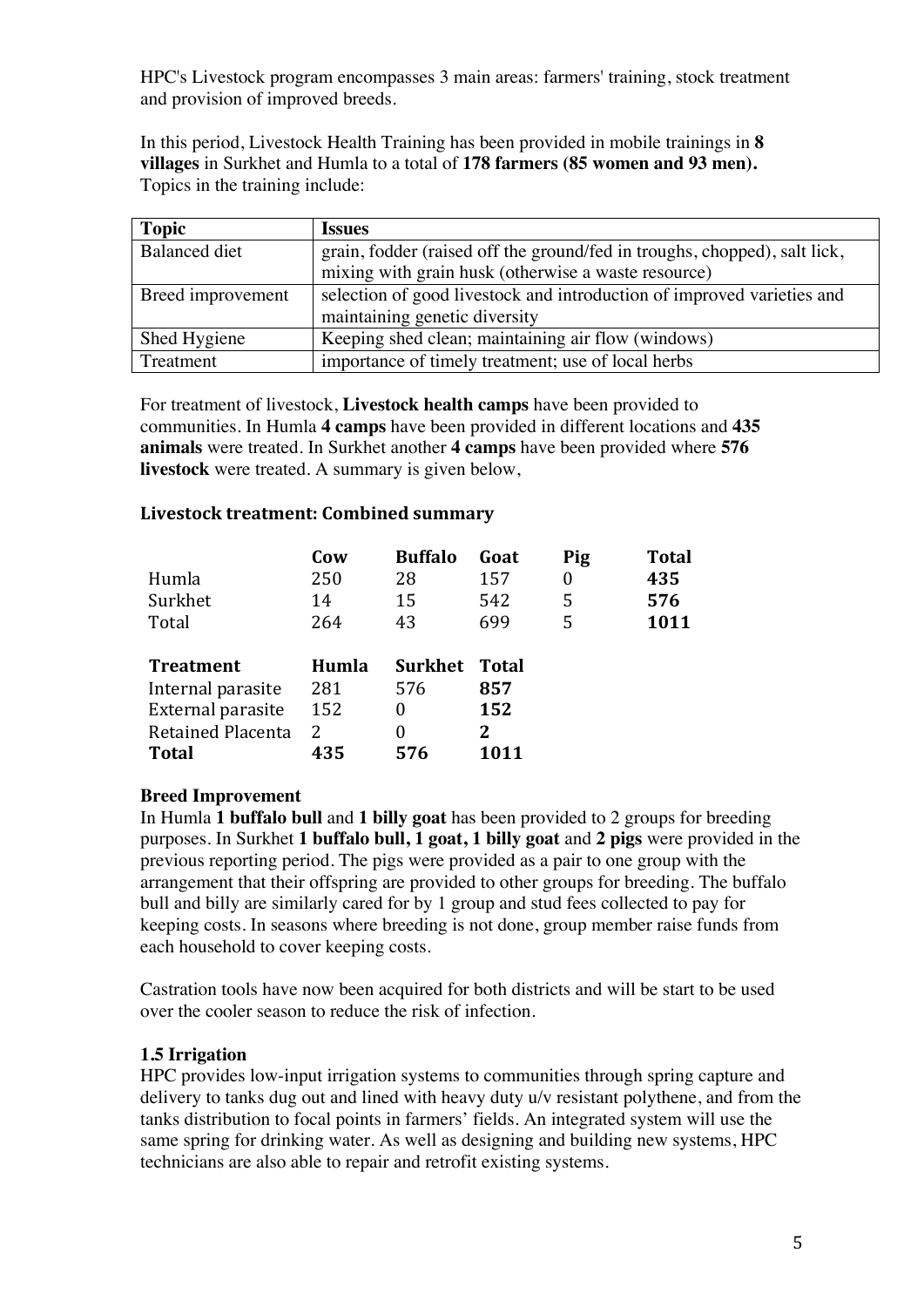In addition to the 2 irrigation systems reported up to March, a further **4 systems** have been installed since April providing irrigation to **17.90Ha** of land for **27 households**, comprising **65 women** and **81 men**. Two of the systems also integrate drinking water (see below 2.2). One of the 4 systems involved repair and maintenance of an existing system, where the intake tank was replaced and enlarged with a polythene-lined tank capable of holding 35,000L of water, and some distribution pipe also replaced.

Local community labour contribution for the irrigation totaled **391 person days**, with a value of **NRs 1,17,300/-** (approx. £780)

## **2. Health Program**

## **2.1 Women's Heath Program**

## **Women's Health Training (WHT)**

In April HPC ran a residential WHT lasting **7 days** at Baragaun RC in Surkhet for **22 women** from its program area. Topics of the WHT were detailed in the previous report and are not repeated here.

Immediately following the WHT a Women's Health Camp was run from the Baragaun RC (see below).

## **Mobile Women's Health Training**

An abridged version of the WHT is provided in the Mobile WHT which is delivered directly in separate villages, allowing more women to attend compared to a residential course. In Humla 4 **mobile WHTs** have been provided to a total of **82 women**. In Surkhet a further **7 mobile WHTs** were provided to **126 women**.

## **Women's Health Camp (WHC)**

Following the WHT, HPC ran a Women's Health Camp at its Baragaun RC. Women's health experts from the Women's Rehabilitation Centre (WOREC) in Kathmandu facilitated the camp, supported by HPC's Women's Health assistants. Surkhet District Health Office also collaborated by sending their staff, and other staff from the District Health Workers' Association and VDC Health Post (Neta) also provided assistance. Neta VDC also assisted with advertising the camp.

In total **92 women** received treatment and counseling for a variety of ailments, detailed in the table below. In addition education programs were run for visiting patients. These were:

- A display of herbs with information on their processing and use
- Poster displays of human physiology, centres of disease, causes of disease, ways of diagnosis; family planning methods
- Theatre and role play on the value domestic cooperation and prevention of domestic violence and the importance of gender harmony
- Film shows on Child nutrition, Child marriage, Effects and control of alcohol

| <b>Diagnosis</b>               | No.<br>patients | <b>Treatment</b>          |
|--------------------------------|-----------------|---------------------------|
| Prolapse uterus $(1st$ degree) | 14              | Ring fitted, counseling   |
| Prolapse uterus $(2nd$ degree) | $\mathcal{D}$   | Ring fitted, counseling   |
| Menstrual difficulties         |                 | Counseling, neem oil      |
| Painful uterus                 | 23              | Rest, posture, counseling |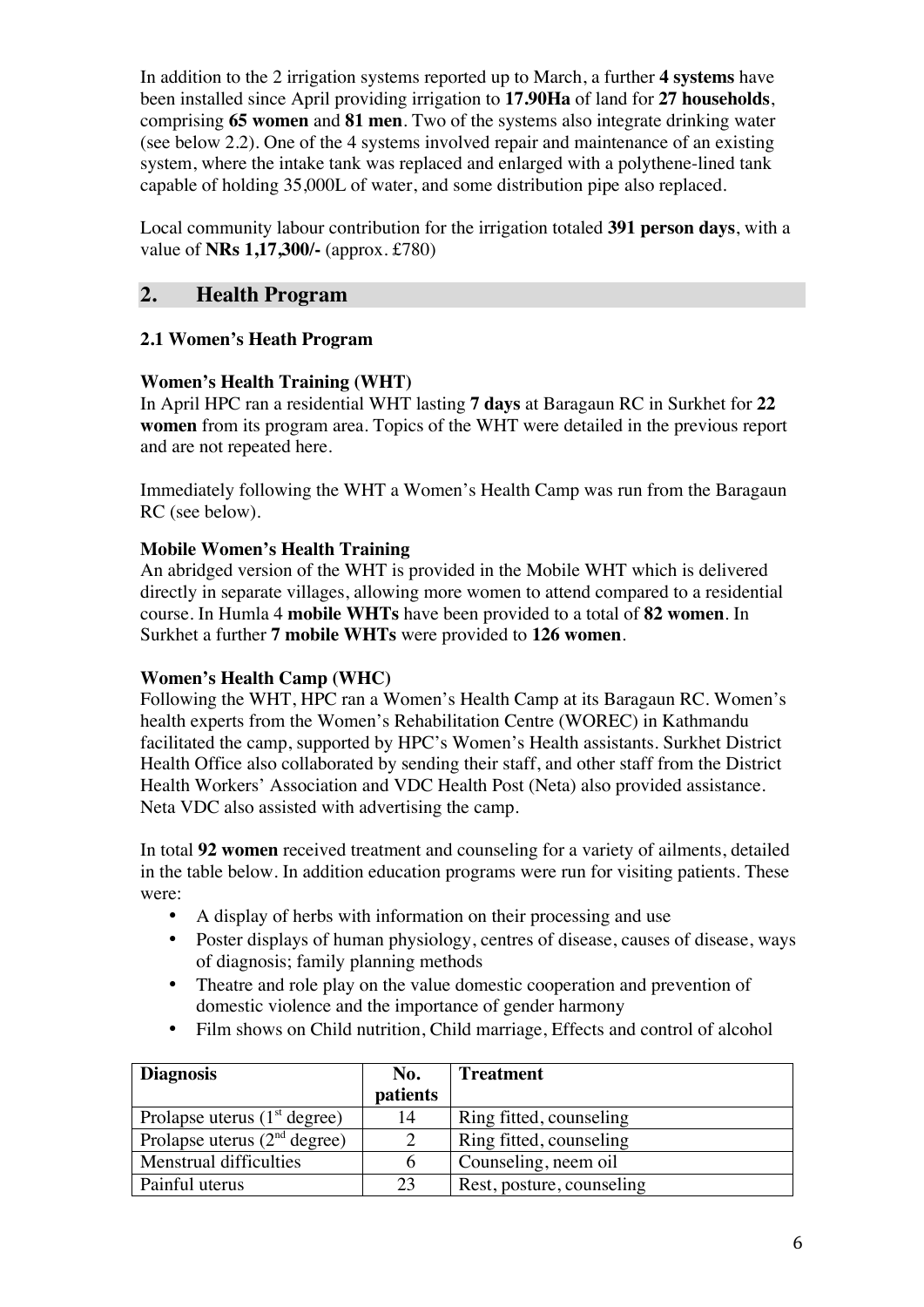| White discharge         | 3  | Neem oil, counseling                  |
|-------------------------|----|---------------------------------------|
| Vaginal itching         | 3  | Bathe with neem water                 |
| Gum infection           |    | Ginger                                |
| Eye infection           |    |                                       |
| Headache                | 10 | Re-hydration, willow bark             |
| Backache                | 9  | Rest, posture, counseling             |
| Ulcer                   | 13 | Herbs (dhubo, Cynodon dactylon), milk |
| Urinary tract infection | 4  |                                       |
| Asthma                  | 3  | Rest, reduce smoke in kitchen         |
| <b>Total</b>            | 92 |                                       |

In Humla a new Women's Health training has been developed aimed at adolescent and unmarried (Kisori) girls and women. Four trainings have been provided for a total of **80 young women**, including **44 girl pupils** between the ages of 12-16 at Madanadev High school in Madana. Topics included:

- What is adolescence?
- Physical and psychological changes and their effects in girls at puberty
- Gender
- Hygiene
- Diet
- Social attitudes towards puberty and adolescence

In addition, a training in health care during pregnancy was provided to **24 women** at Dapka RC in Humla. Topics included

- stages of pregnancy,
- diet for mother and child<br>• protection for the mother
- protection for the mother an unborn child during pregnancy,
- physiological changes in the mother,
- growth of the foetus,
- preparing for birth,
- problems that can happen and their prevention/treatment.

#### **Women's Health Network (WHN)**

Regular meetings are ongoing in Surkhet and Humla where female staff and group representatives have gathered to discuss program needs, activities and strategies, and to plan future activities. In Humla and Surkhet members of the respective WHNs have started planting herbs in kitchen gardens for health use.

#### **Primary Health Care**

In Surkhet HPC has cooperated with the VDC Health post at Neta VDC to provide a monthly health service involving an Auxiliary Nurse Midwife (ANM) visiting Baragaun RC to provide primary health care treatment. A total of **45 (28 women and 17 men)** have received treatment for a range of ailments including fever, diarrhea, worms, gastric, wounds, jaundice, sprains, external and internal parasites and eye infections.

## **2.2 Drinking Water**

HPC has used its traditional method of non-cement tanks to capture springs before piping water through break tanks to tap stands in the villages.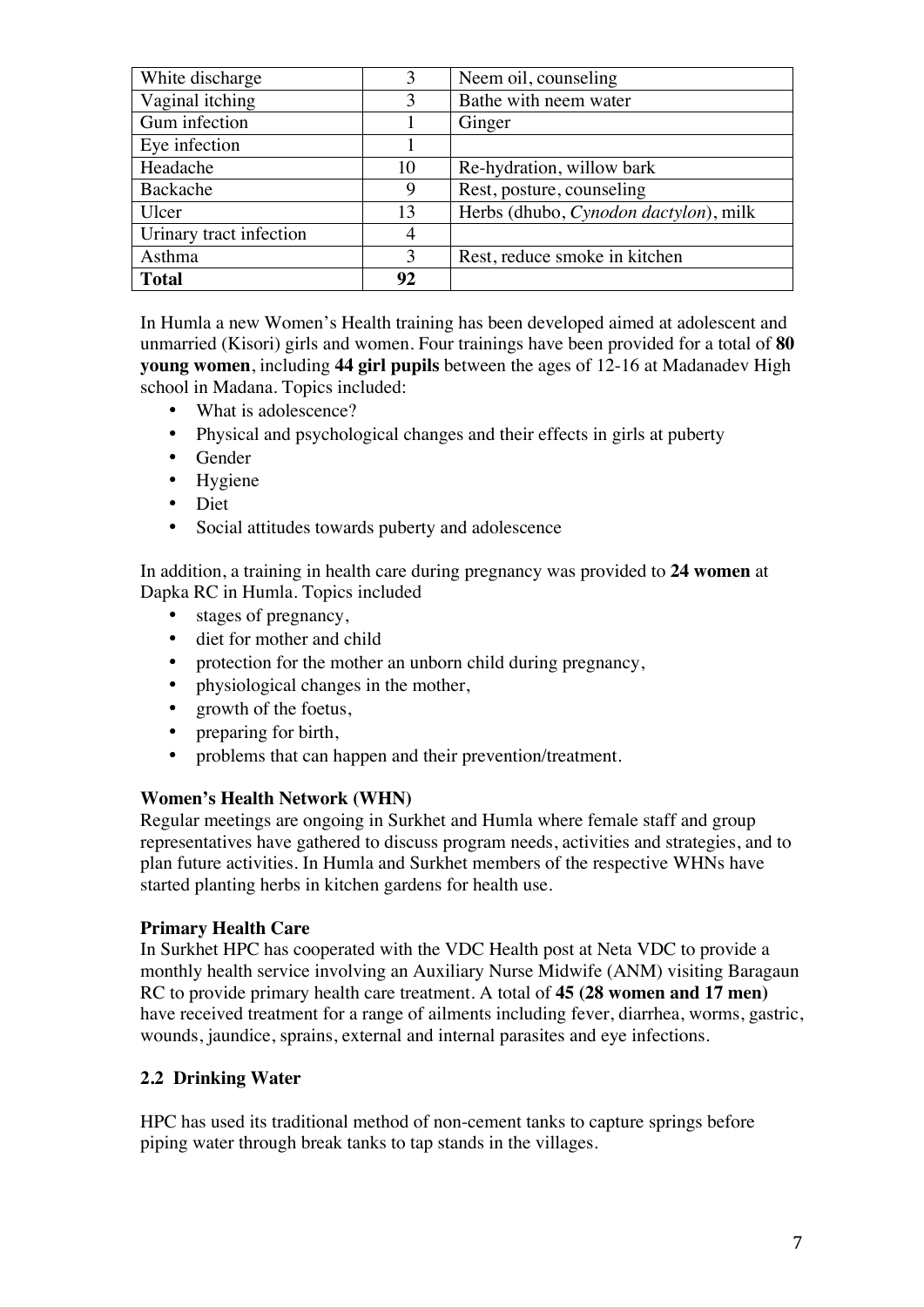In Surkhet a further **3 systems** providing **18 taps** have been built in addition to the 3 reported up to March. Of these, 2 systems are integrated with irrigation (see above 1.5). In total **20 households** comprising **125 people (54 women and 71 men)** have been provided drinking water, which also benefits **167 livestock**.

Local community labour contribution to these systems totaled **140 person days**, valued at **NRs42,000/-.**

## **3. Education program**

## **3.1 Practical Literacy Classes**

This activity involves running practical literacy classes in Humla and Surkhet. The PLCs combine Freirian literacy principles with HPCs unique collection of practical activities based on the Farmers' Handbook (FHB), an easy-to-read compendium of over 40 farmer-friendly methods to increase domestic household and farm productivity. PLC participants learn letters and words, and later sentences, that form topics from the FHB such as stove, nursery, toilet, hygiene, diet, fruit tree grafting, etc. At the same time as increasing their literacy they also apply the methods in their own houses and fields.

**Four PLCs** (2 in Surkhet and 2 in Humla) have run for 9 months and are now complete. Of **108** people (100 women and 8 men) enrolled in the classes, **81 (75%)** have been assessed as having attained basic literacy skills and are able to read and write in simple language. The remaining 27 will be allowed to enroll in extra classes to attain a similar ability.

## **3.2 Schools' Program**

In this period Satti primary school has been closed by the District Education Office in Humla, and HPC has diverted support to another primary school in Bhadaura village to make furniture (benches) for the pupils. In Surkhet HPC has provided support to 4 village primary schools to make furniture. In the next reporting period HPC will be focusing on providing permaculture classes to pupils at Baragaun's primary school in Surkhet.

## **3.3 Education materials**

This activity involves purchase and distribution of the Farmers' Handbook (FHB) to groups in HPC working areas. The FHB, originally printed in 2001, is currently out of print and efforts are being made to secure funds for re-printing. This was planned for January this year but has so far been unsuccessful. In the meantime, PLC classes have used copies of the FHB borrowed from previous recipients.

## **4. Livelihoods program**

## **4.1 Beekeeping**

Following surveys of villages to gauge capacity and potential for beekeeping in the first 6 months, training in hive construction and beekeeping has commenced in the second reporting period from April. Most tools and materials for hive construction are found in villages so as part of their community contribution participating farmers supplied their own tools and timber. HPC has provided materials such as bee veils, gloves, queen gates, queen box and honey extractors.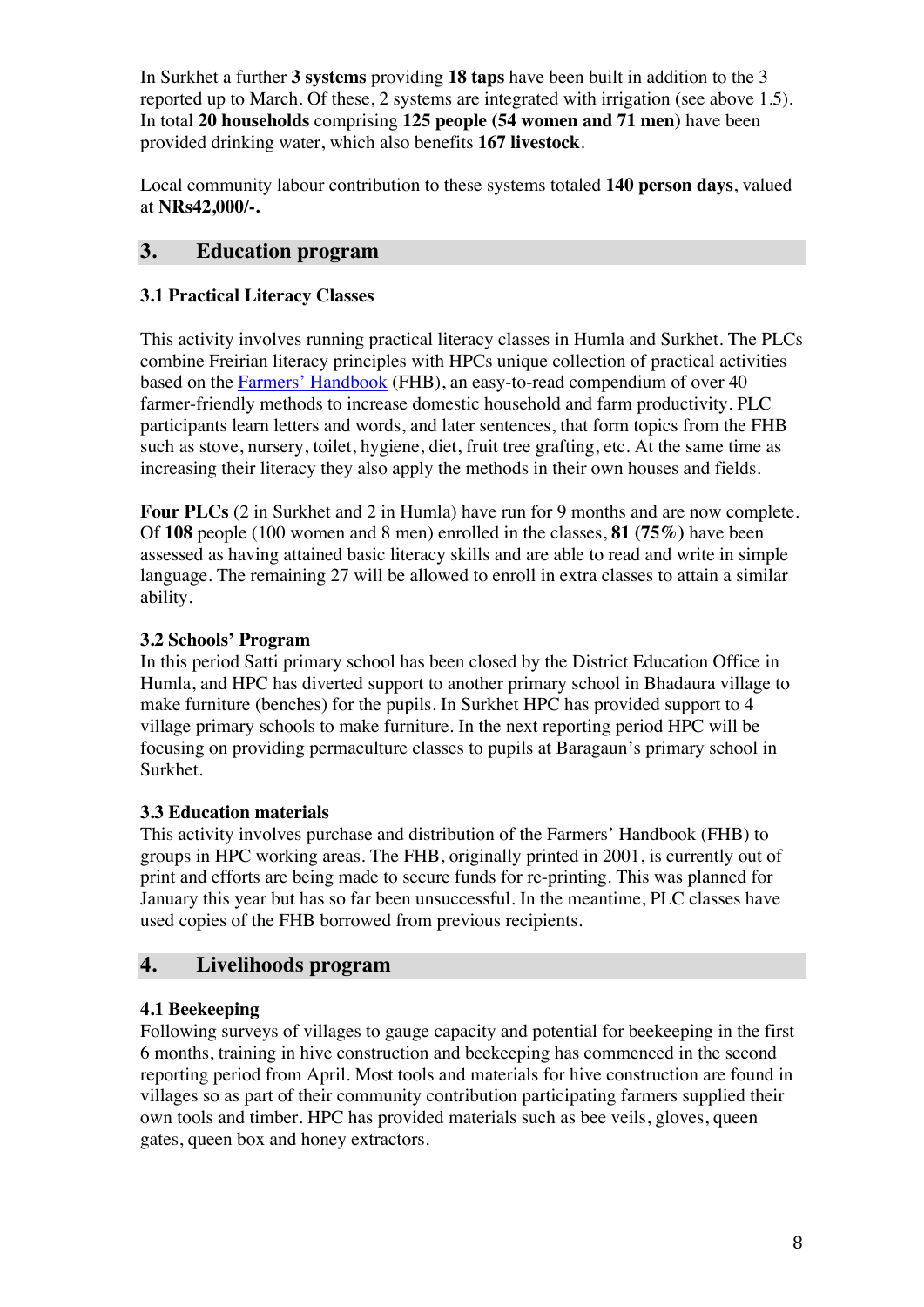In total **47 farmers** have trained in hive construction and to date have constructed **26 Newton hives and 4 Top bar hives**. A further **65 farmers** from 7 groups have received beekeeping training which included wax processing, from which a small amount of wax candles were produced as a trial.

## **4.2 Vegetable seed production**

In the first reporting period training was provided in site selection, sowing, fertility, water and pest management for vegetable seed production. Further training has now been provided to selected groups in harvesting, storage and documentation of saved seeds. In Surkhet, **1.65kg of broadleaf mustard and 0.5kg daikon radish has been produced and marketed. In Humla, 1.0 kg of broadleaf mustard seed has been produced.** 

## **4.3 Sewing**

In Surkhet HPC have sponsored 1 woman and 1 man to participate in a 3-month sewing training from July to September in Neta VDC centre, and have been provided with a foot-pedalled sewing machine with tools and accessories. They have since started tailoring clothes such as Nepali *kurta suruwal*, petticoat, suit jacket and trousers. They were part of a 9-person training class, and it was reported that the woman, Laxmi Khatri of Manakamana group in Baragaun, came top of the class.

## **4.4 Herbs development**

Following research and survey of opportunities for development of various herbs production, **4 farmers** from different groups have started planting up to 15 varieties of locally known medicinal herbs on their own land, some of which are becoming rare in the local area. Some of the species and their uses are detailed below:

| <b>Species</b>      | Use                                      |
|---------------------|------------------------------------------|
| Aloe vera           | burns, skin abrasions                    |
| Bhui champa         | broken bones, sprains, bumps and bruises |
| Ragat jari          | Diarrhoea, dysentery                     |
| Kachur              | coughs, sore throat                      |
| Tulasi (wild basil) | coughs, sore throat, fever               |
| Pakhanbed           | Diarrhoea, dysentery                     |
| Asparagus (wild)    | - increase mothers' milk production      |
| Budhi sijeni        | coughs, sore throat                      |
| Kan pate            | ear infection                            |
| Kanchirna           | tetanus                                  |
| <b>Bhuisagina</b>   | stomach ache                             |

## **4.5 Cardamom cultivation**

A training in cardamom cultivation and harvesting has been planned, provided by the government Agriculture Development Office in Surkhet, but to date the trainer has not been able to fix a date for the training. Recent communication with the ADO suggests this training will now happen late October or early November, between Dasain and Tihar festivals.

## **4.6 Mills**

HPC has been assisting in the repair and refurbishment of an existing community hydro oil mill in Madana VDC of Humla, providing a new shaft, and tin for the roof. This mill is now functioning and producing oil pressed from locally grown mustard. The mill is being managed by 2 trained local technicians who receive a tithe from famers pressing their seed.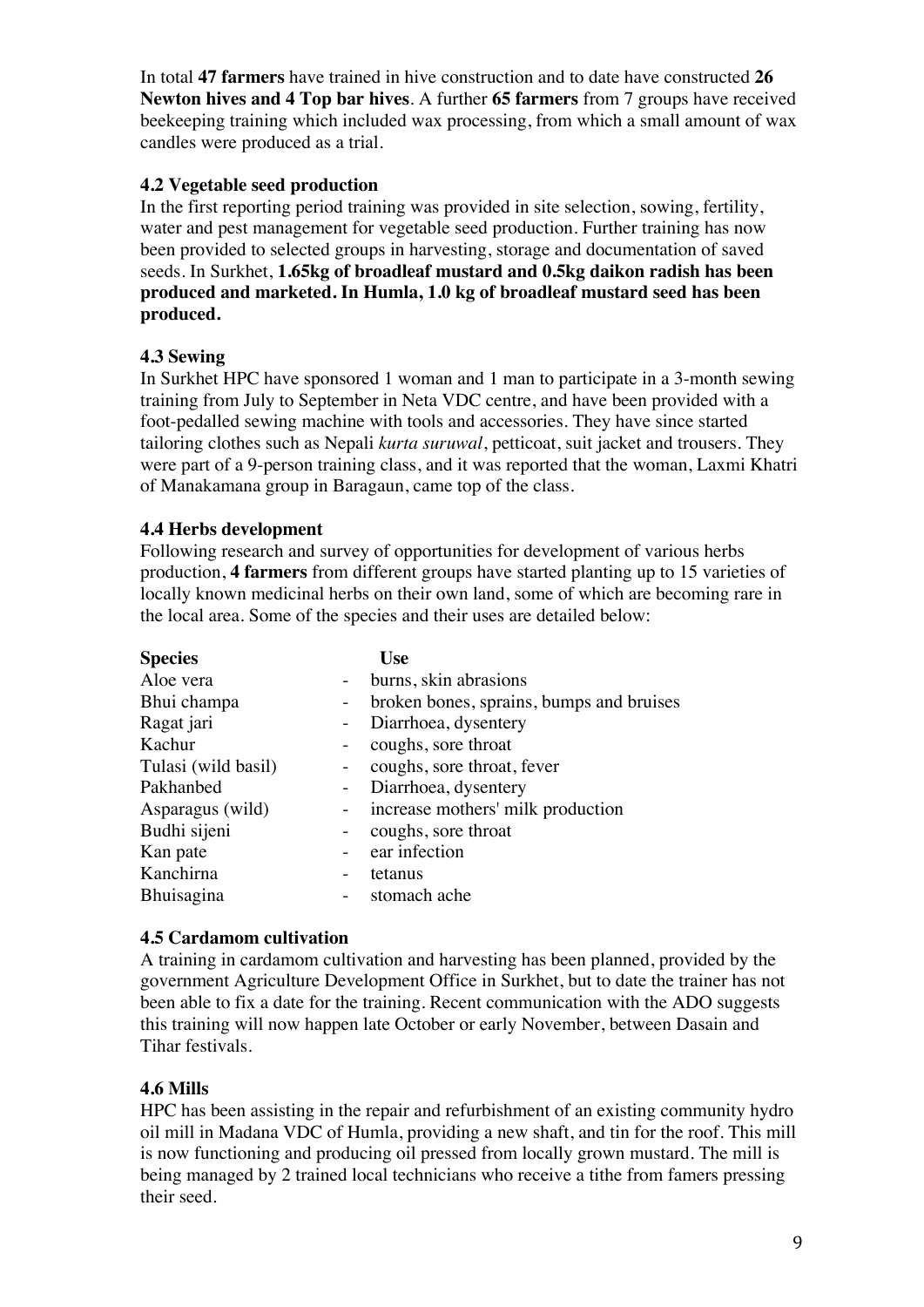## **5. Capacity building program**

#### **5.1 Permaculture Design Course**

This activity was completed and described in the previous report.

## **5.2 Trainers Training**

In September, a specialist capacity building NGO, Sahakari Samaj ("Cooperative Community") provided a Trainers' Training (ToT) to selected farmer and group leaders from Surkhet and Humla.

ToT topics included:

- 
- 
- 
- Preparing training sessions Training tools
- Appreciative Inquiry Training games<br>• Facilitation skills Presentation skills
- Facilitation skills
- Micro-session preparation and delivery
- Rapport building Gender and development
- Training needs assessment Setting training objectives<br>• Training design Teaching methods
	- Teaching methods
	-
	-
	-

#### **5.3 Organisational development**

Since April, 2 organisational development trainings have been provided one each in Surkhet and Humla

In Surkhet, Sahakarmi Samaj spent 1 day performing a Needs Analysis workshop with 12 staff and board members, followed by a 5- day Organisational Development training for 7 staff and boar members. This focused on identifying weaknesses and strengths of current HPC policy and bringing this in line with government and other agency policy. Thus the main output has been the production of HPC policy document, including staff structure, roles and responsibilities, leave policy, wages scales, sickness benefits, insurance, financial policy, board roles and responsibilities, grievance policy, etc.

Sahakarmi Samaj, a specialist capacity-building NGO based in Surkhet, has played a key role in the organisational development of HPC and its village groups over the past 2 years, and continues to provide bespoke support both formally and informally.

In Humla a, 5-day organisational development training was provided in June by Kathmandu Training Centre to 23 participants representing local groups. Topics included:

| <b>Topic</b>                           | Sub-topics                                                                                                                   |
|----------------------------------------|------------------------------------------------------------------------------------------------------------------------------|
| Group formation<br>Group micro-finance | selecting posts, decision making, implementing agreements<br>groups' production – types, collecting funds, responsibilities, |
| Effective technician                   | record keeping<br>education and qualifications, discipline, family relationship, health                                      |
| Leadership                             | capacity, ability and qualification, attitude and qualities, family<br>relationship                                          |
| Participation                          | benefits of participation, how to create community participation                                                             |

#### **5.4 Farmers Field trips**

This activity was completed and described in the previous report.